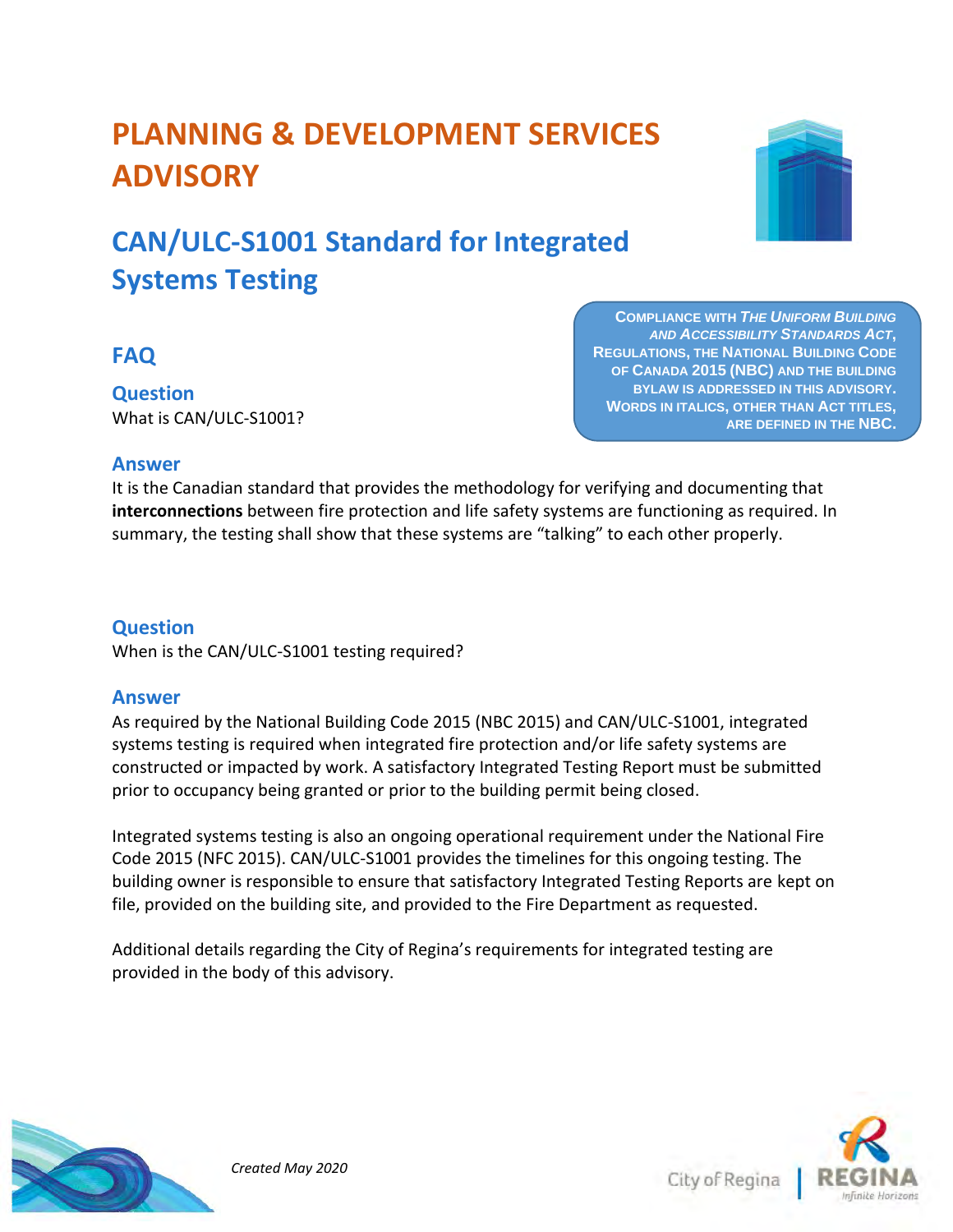# **Question**

Who can perform the Integrated Systems Testing?

#### **Answer**

As per CAN/ULC-S1001, an Integrated Testing Coordinator is responsible to develop and implement the Integrated Testing Plan. This person must have knowledge of:

- 1. Codes and Standards for the various systems
- 2. How the systems operate (normal & emergency operation)
- 3. Testing the functionality of the systems

The Integrated Testing Coordinator must have all licenses and certifications required by contractual obligations, federal, provincial, and other regulations (e.g. Municipal regulations). At this time, the City of Regina Building Standards Branch and Fire & Protective Services do not have additional requirements for the licensing or certification of Integrated Testing Coordinators. The Integrated Testing Coordinator is required to have the competencies required by CAN/ULC-S1001, along with other licenses or certifications as mentioned above. Fire & Protective Services does provide licenses to technicians for certain systems (eg. Sprinkler & standpipe systems, fire alarm systems, commercial cooking equipment, etc.). The licensing requirements for those systems remain.

**Note:** ULC does offer a voluntary program to certify Integrated Testing Coordinators. It is recommended that Integrated Testing Coordinators contact ULC regarding this certification program. ULC will also be working with AHJs who are interested in requiring this certification in regards to the timing and implementation of this requirement. In the future, the City of Regina may require Integrated Testing Coordinators to be ULC certified, but the City of Regina currently does not require this certification.

#### **Question**

Does the City of Regina require the Integrated Testing Plan to be submitted to the City authority for review prior to performing the testing?

#### **Answer**

No.

#### **Question**

Does the City of Regina require an inspector to be on site for the Integrated Systems Test?

#### **Answer**

No, the City of Regina will not be on site for the tests.





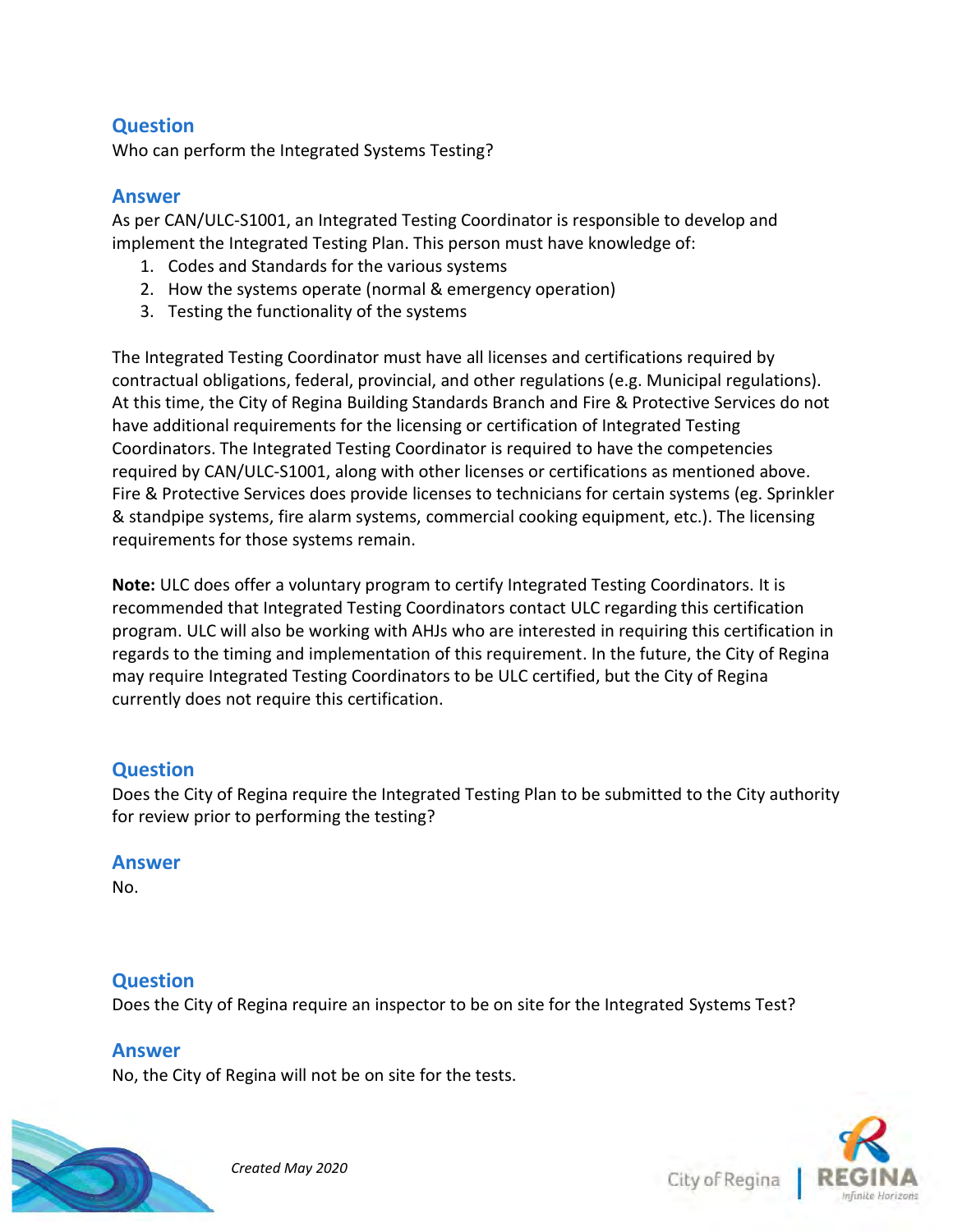## **Question**

Will the City of Regina be involved with determining what previous testing of systems can be accepted for the Integrated Systems Test (to minimize duplication of testing)?

#### **Answer**

No. The Integrated Testing Coordinator will be responsible for making this determination.

#### **Question**

What information is required in the Integrated Testing Report?

#### **Answer**

The Integrated Testing Report shall include all documentation described in Subsection 7.3 of CAN/ULC-S1001. This includes:

- 1. The Integrated Testing Plan\*
- 2. Integrated Testing Forms
- 3. Integrated Testing Forms for Re-tests
- 4. Documentation required by Section 5.3

**\*Note:** a sample Integrated Testing Plan is provided in Appendix C of "CAN/ULC-S1001-11-REV1", which is available for free viewing on [www.shopulstandards.com](http://www.shopulstandards.com/) (user account required).

**A sample checklist has been provided as an Appendix to this advisory to assist in identifying documentation required in the Integrated Testing Report.**

#### **Question**

Who shall receive the Integrated Testing Report?

#### **Answer**

The Integrated Testing Report shall be provided to the following:

- 1. Building owner
- 2. City of Regina (as requested by Building Standards or Fire & Protective Services. See "City of Regina Submission Requirements" for each type of testing below)
- 3. Maintained on the building site



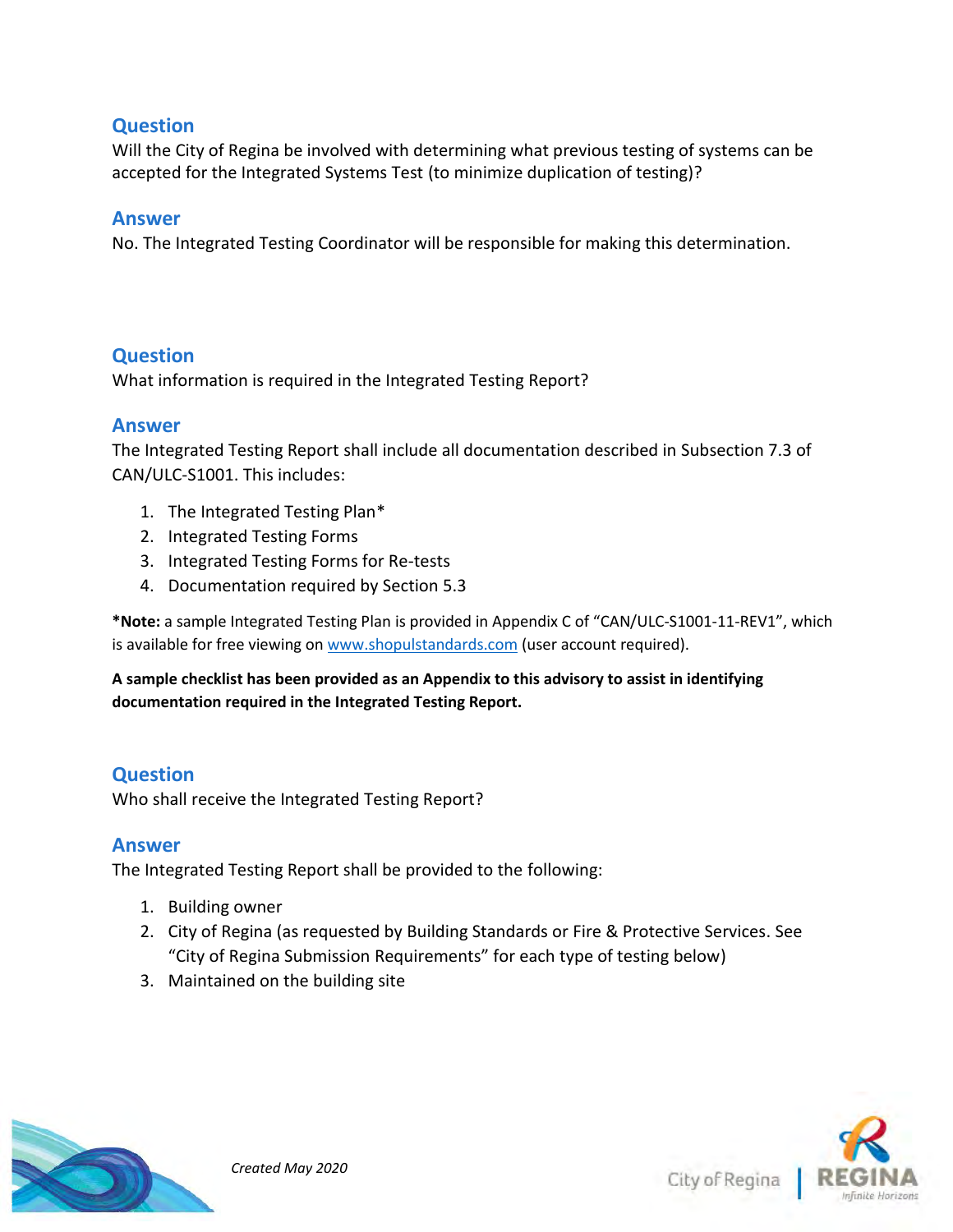# **Additional Information**

The remainder of this advisory provides additional information about the CAN/ULC-S1001 standard, and the City of Regina requirements concerning the Standard.

# **Code References**

Where there are fire protection systems and life safety systems that are to be integrated with each other, both NBC 2015 and NFC 2015 call for testing in accordance with CAN/ULC-S1001, "Integrated Systems Testing of Fire Protection and Life Safety Systems". This is to ensure all systems are tested "as a whole" and are functioning together properly. The references in NBC 2015 and NFC 2015 are given below:

- **NBC 2015, Division B, Sentences 3.2.9.1.(1) & 9.10.1.2.(1):** Where fire protection and life safety systems and systems with fire protection and life safety functions are integrated with each other, they shall be tested as a whole in accordance with CAN/ULC-S1001, "Integrated Systems Testing of Fire Protection and Life Safety Systems," to verify that they have been properly integrated.
- **NFC 2015, Division B, Sentence 6.8.1.1.(1):** Interconnections between fire protection and life safety systems shall be tested and maintained in conformance with CAN/ULC-S1001, "Integrated Systems Testing of Fire Protections and Life Safety Systems."

# **Types of Integrated Systems Testing & City of Regina Submission Requirements**

The types of testing are summarized below, and include the City of Regina requirements for submission. Refer to CAN/ULC-S1001 for more details.

- **Initial Integrated Systems Testing (CAN/ULC-S1001, Section 5):**
	- o Scope: Initial testing for new installations of systems
	- o City of Regina Submission Requirements: Work for new system installations will be performed under a Building Permit. Therefore this testing falls under the jurisdiction of the Building Standards Branch. A satisfactory Integrated Testing Report must be submitted to the Building Inspector and must be accepted prior to an occupancy permit being issued or permit completion letter being issued.
- **Periodic Integrated Systems Testing (CAN/ULC-S1001, Section 8):**
	- $\circ$  Scope: On-going operational testing of integrated systems that had their initial testing performed under Section 5
	- o Standard timeline: One (1) year after the initial test (Section 5 test), conduct another integrated systems test. Perform subsequent integrated tests at intervals of not more than five (5) years.
	- o City of Regina Submission Requirements: this testing is operational in nature and therefore falls under the jurisdiction of Fire & Protective Services. The building owner is responsible to ensure that satisfactory Integrated Testing Reports are maintained on site and provided to the Fire Department upon request. Building owners can contact the Fire Department for more information regarding the ongoing integrated systems testing requirements for their building



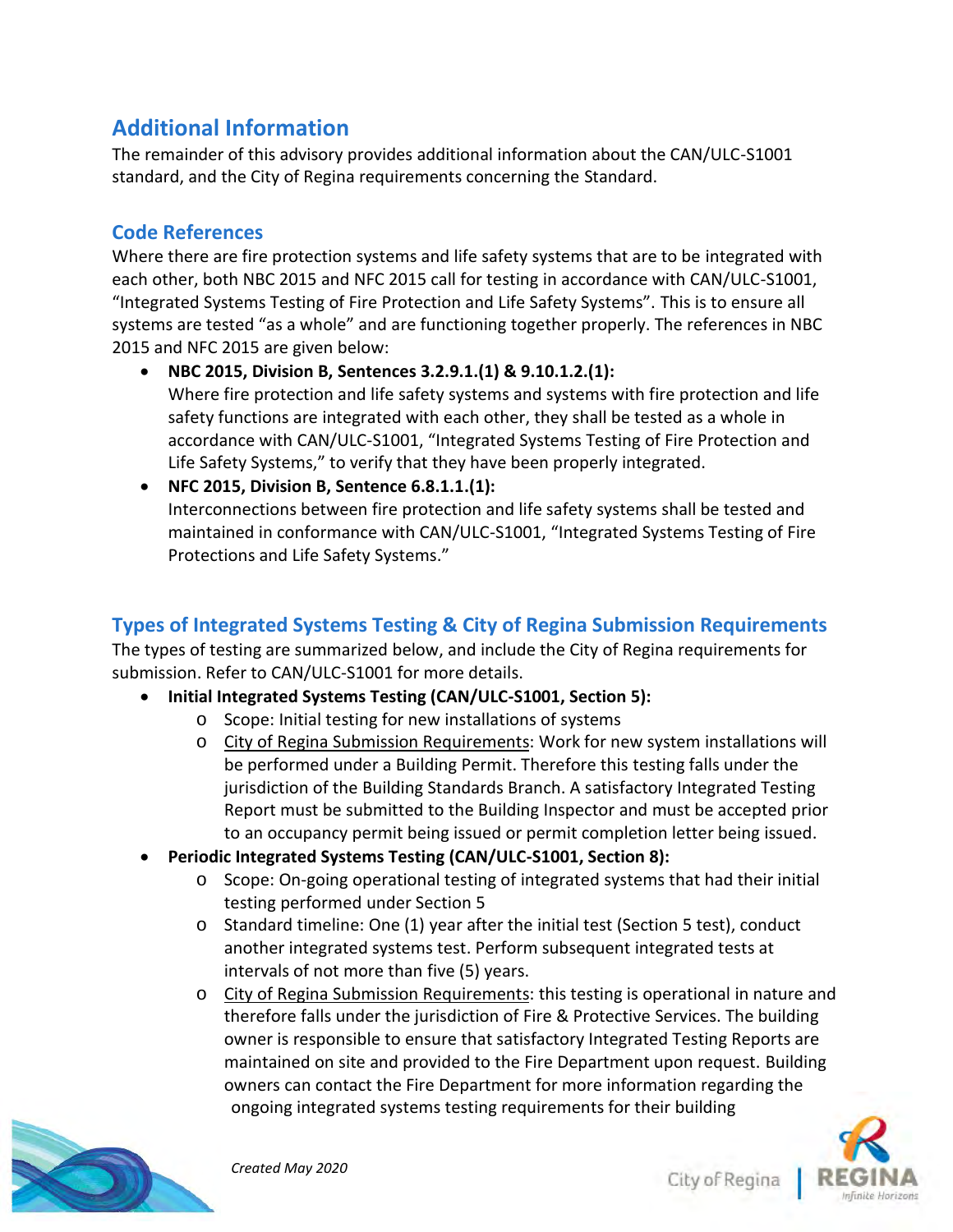#### • **Retro-Integrated Systems Testing (CAN/ULC-S1001, Section 9):**

- $\circ$  Scope: testing for existing systems that did not have an initial Section 5 test
- o Standard timeline: after the initial Retro-Integrated Systems Test, conduct subsequent integrated systems tests at intervals of not more than five (5) years.
- o City of Regina Submission Requirements: this testing is operational in nature and therefore falls under the jurisdiction of Fire & Protective Services. The building owner is responsible to ensure that satisfactory Integrated Testing Reports are maintained on site and provided to the Fire Department upon request. Building owners can contact the Fire Department for more information regarding the ongoing integrated systems testing requirements for their building

#### • **Integrated Systems Testing for Modifications (CAN/ULC-S1001, Section 10):**

- o Scope: testing for when integrated systems are modified, or when integrated systems are affected by modification to the building
- o City of Regina Submission Requirements: Work to the systems or the building will be performed under a Building Permit. Therefore this testing falls under the jurisdiction of the Building Standards Branch. A satisfactory Integrated Testing Report must be submitted to the Building Inspector and must be accepted prior to an occupancy permit being issued or permit completion letter being issued.
	- **Previously Tested Systems**: As per CAN/ULC-S1001, if the modified system was tested under CAN/ULC-S1001 in the past (initial test or retrointegrated test), then only the portions affected by the alteration require testing. **Note:** The City of Regina will require the previous Integrated Testing Report and the current Integrated Testing Report for the modification prior to an occupancy permit being issued or permit completion letter being issued.
	- **Systems Not Previously Tested:** As per CAN/ULC-S1001, if the modified system has not been tested under CAN/ULC-S1001 in the past (initial test or retro-integrated test), then the modified systems are to be tested as per Section 5. **Note:** The City of Regina will require this Integrated Testing Report prior to an occupancy permit being issued or permit completion letter being issued.

# **Examples from CAN/ULC-S1001 of Systems that Require Integrated Testing**

- 1. Transmissions with fire signal receiving center (e.g. receipt of signals)
- 2. Mass notification systems
- 3. Elevators (e.g. proper recall)
- 4. Emergency generators (e.g. startup test, loss of power simulations)
- 5. A/V and lighting control systems
- 6. Notification systems
- 7. Sprinkler systems
- 8. Standpipe systems
- 9. Fire pumps



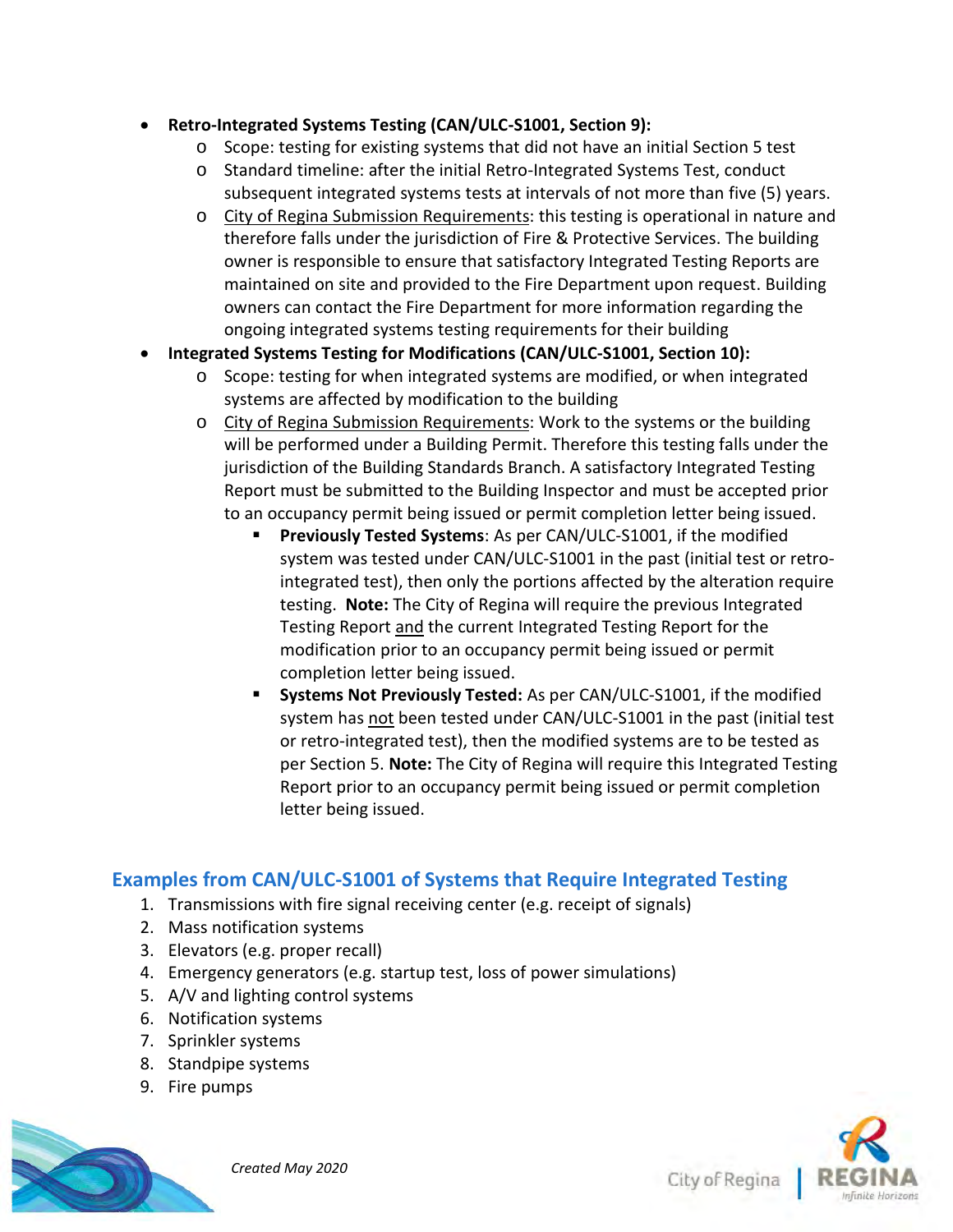- 10. Water supplies (test responses to pressure sensors, level sensors, etc.)
- 11. Water supply control valves
- 12. Freeze Protection Systems
- 13. Fixed fire suppression systems (release of suppression agent not required)
- 14. Cooking equipment fire suppression systems (release of agent not required)
- 15. Hold open devices (each door tested to ensure returns to closed and latched position)
- 16. Electromagnetic locks (each must de-energize)
- 17. Smoke control systems
- 18. Emergency pressurization systems
- 19. Smoke exhaust systems
- 20. Hazardous Protection monitoring
- 21. Smoke alarms

## **Role of Integrated Testing Coordinator**

- Must have all licenses and certifications required by contractual obligations, as well as those required by federal, provincial, and other regulations (**Note:** the City of Regina has no additional requirements for licensing or certification).
- Must have the competencies listed in the Standard
- Must prepare an Integrated Testing Plan
- Must provide the Integrated Testing Plan to the professional designers for review/acceptance prior to the test (**Note**: the City of Regina does not require the Integrated Testing Plan to be submitted to the City authority for review prior to the test)
- Collect the required pre-test documentation (eg. Confirmation from designers/installers/verifiers that systems are ready for testing, confirmation that building occupants have been notified and that safety measures are in place, etc.)
- Determine what previous testing of the systems can be accepted to avoid duplication of testing (**Note**: the City of Regina will not be involved in this determination)
- Determine which parties are required to participate in the Integrated Systems Test (**Note**: the City of Regina will not be on site for the testing)
- Implement the Integrated Testing Plan (perform the tests) and record the results to show proper integration (ensure re-testing is performed as needed)
- Compile all the documentation into an Integrated Testing Report and provide it to the building owner, authority having jurisdiction (as required), and keep a copy on the building site.

#### **Role of Design Professionals, Installing Contractors, and Verifying Parties**

- Design professionals for each system must provide details to the Integrated Testing Coordinator about the interconnection between systems (these are used to develop the Integrated Testing Plan).
- Design professionals to provide feedback and acceptance of the Integrated Testing Plan prepared by the Integrated Testing Coordinator



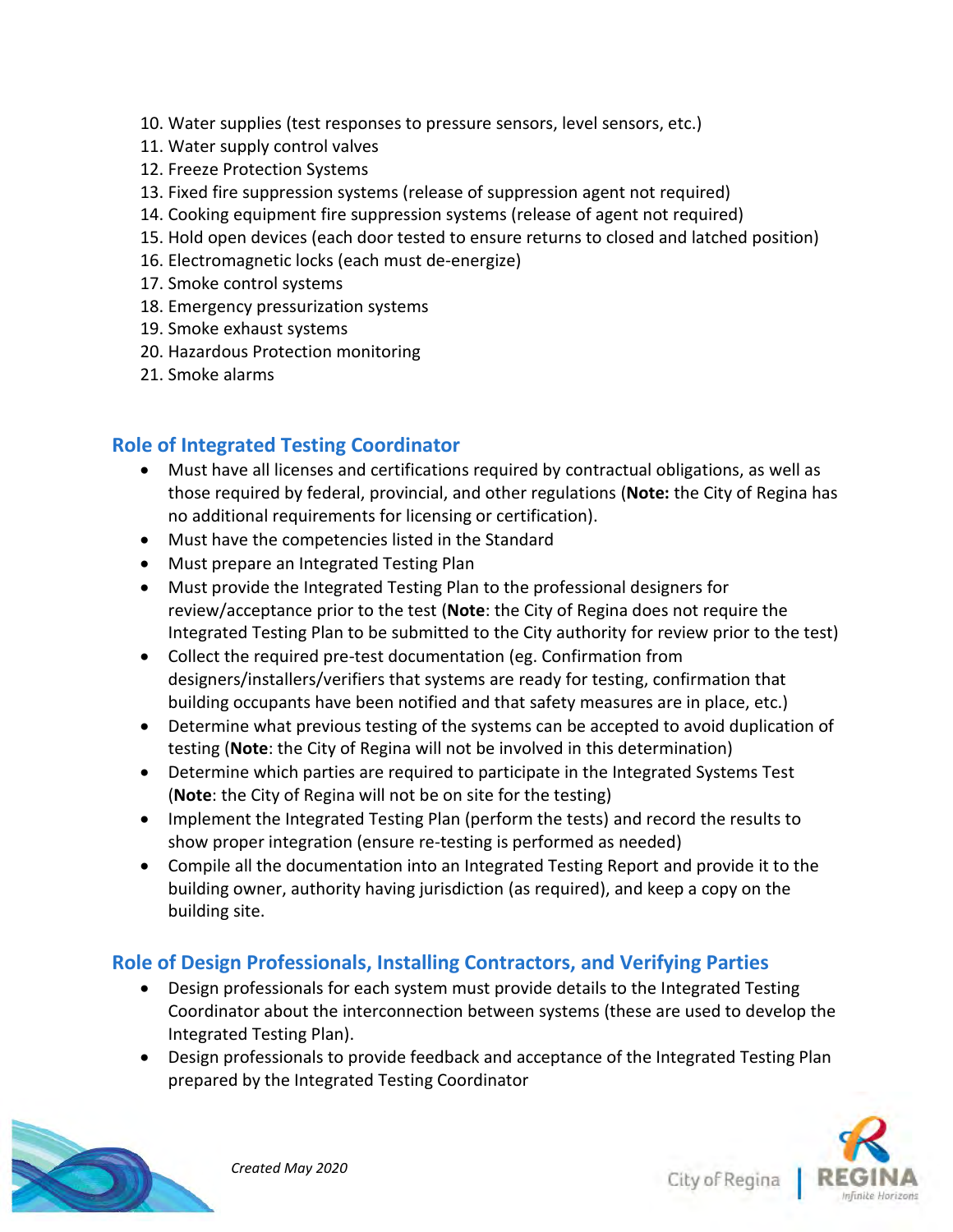- All parties to provide written confirmation to the Integrated Testing Coordinator that the systems are ready for testing, along with supporting documentation required.
- All parties to participate in the testing on site, as detailed in the Integrated Testing Plan (determined by the Integrated Testing Coordinator).
- Design professionals shall ensure concerns with his/her system(s) are resolved
	- o **Note:** The Integrated Testing Coordinator is not intended to validate the design of individual systems (the Integrated Testing Coordinator is focused on the interconnection of the systems). When there are concerns with individual systems, they shall be forwarded to the design professional responsible for that system. The design professional must resolve.

## **Role of the City of Regina**

- Enforce the NBC and NFC requirements for Integrated System Testing to be performed
- Building Standards: review the Integrated Testing Report and accept prior to occupancy being granted or prior to the building permit being closed.
- Fire & Protective Services: request documentation from building owners to show that Periodic Integrating Systems Testing (Section 8) and Retro-Integrated Systems Testing (Section 9) are occurring as required. Review reports as needed for compliance.

**For more information on Building Permits, Building Safety or Zoning Information contact us at:** Phone: 306-777-7000 Website: Regina.ca

*This advisory has no legal status and cannot be used as an official interpretation of the various codes and regulations currently in effect. Users are advised to contact the Building Standards Branch for assistance as The City of Regina accepts no responsibility to persons relying solely on this information.*